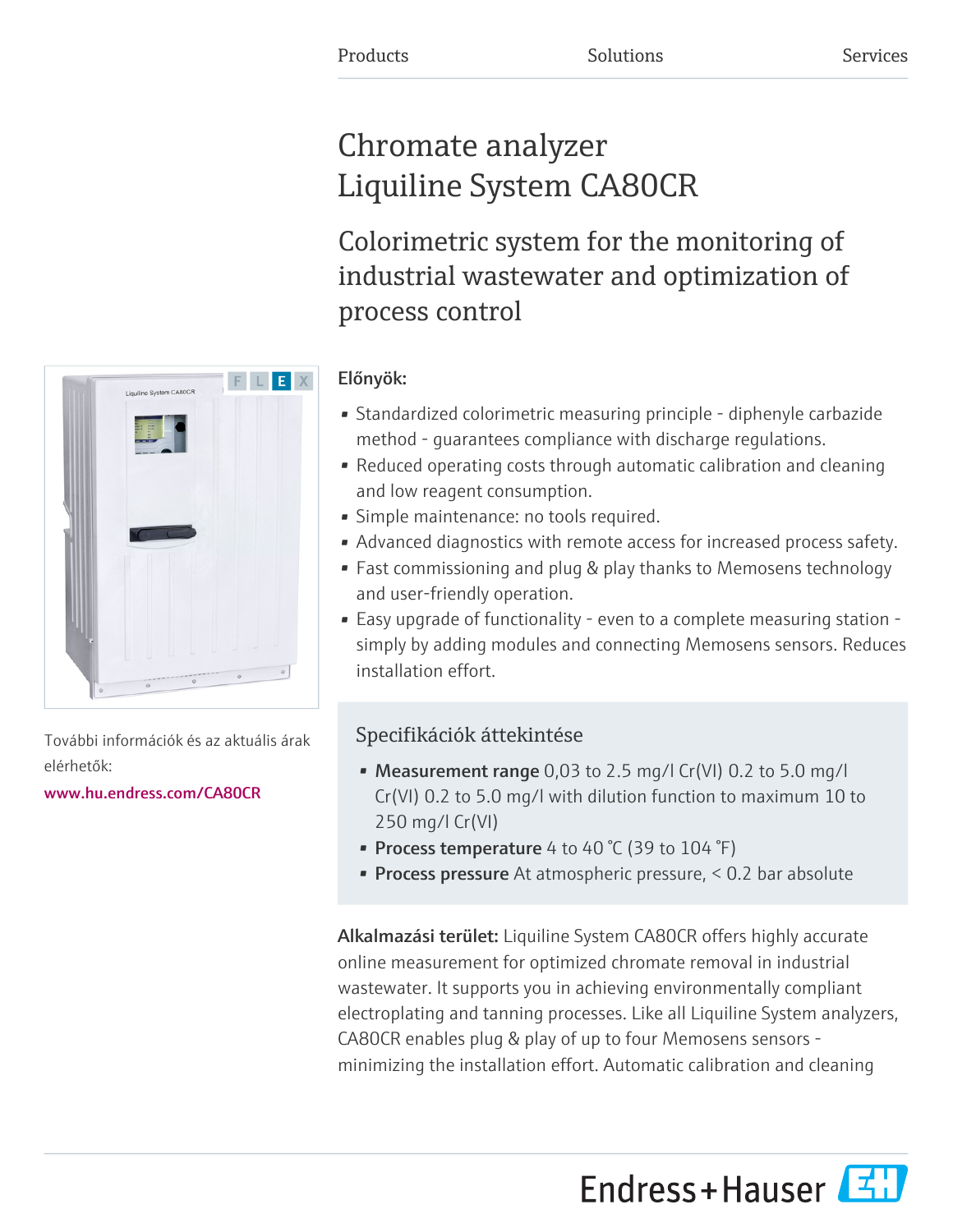plus advanced diagnostics with remote access ensure consistent process safety.

### Tulajdonságok és jellemzők

### Analyser Mérési elv

Colorimetric

#### Characteristic

Analyzer for Chromate (Chrome VI) in aqueous solutions

#### Size

Housing (open version): 793 x 530 x 417 mm 31.22 x 20.87 x 16.42 in Housing (closed version): 793 x 530 x 463 mm 31.22 x 20.87 x 18.23 in Housing with base: 1723 x 530 x 463 mm 67.83 x 20.87 x 18.23 in

#### Design

Open design, cabinet and stand housing High-Performance plastic ASA-PC, additional stand coated steel

#### Process temperature

4 to 40 °C (39 to 104 °F)

#### Ambient temperature

5 to 40 °C (41 to 104 °F) Outdoor version: - 20 to 40 °C (-4 to 104 °F)

#### Process pressure

At atmospheric pressure, < 0.2 bar absolute

#### Sample flow rate

Min. 5 ml/min (0.17 fl.oz/min)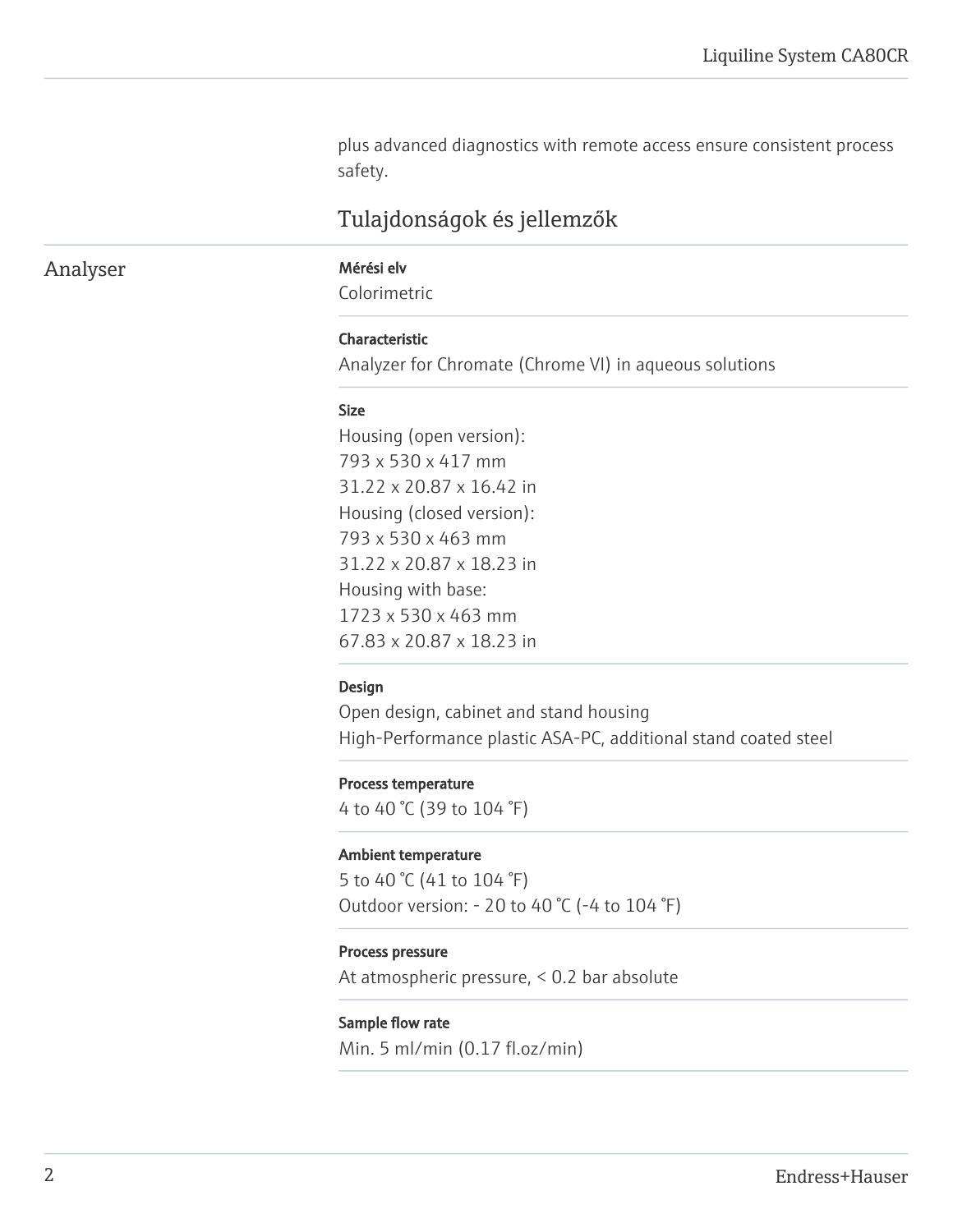### Analyser

#### Consistency of the sample

Suspended solids content Turbitity < 50 NTU, aqueous, homogenized

#### Specials

Easy upgrade to measuring station with up to four digital Memosens sensors Automatic calibration and cleaning User-configurable measuring, cleaning and calibration intervals Optional cooling module for longer reagent shelf life 2 channel version optional User-definable measuring ranges Modular design for easily extensible functionality Digital communication for remote access

#### Application

Limit value monitoring of Chromate in potable water and waste water Common applications are industrial waste water Monitoring for tanneries and the galvanic industry

#### Power supply

100 to 120 VAC / 200 to 240 VAC ± 10% 24 VDC ± 10%  $50 \pm 1$  or  $60 \pm 1,2$  Hz

#### Output / communication

2x 0/4 to 20 mA Modbus RS485/TCP (optional) Ethernet (optional) Alarmrelay

### Input

1 or 2 measuring channels 1 to 4 digital sensor inputs for sensors with Memosens protocol (optional)